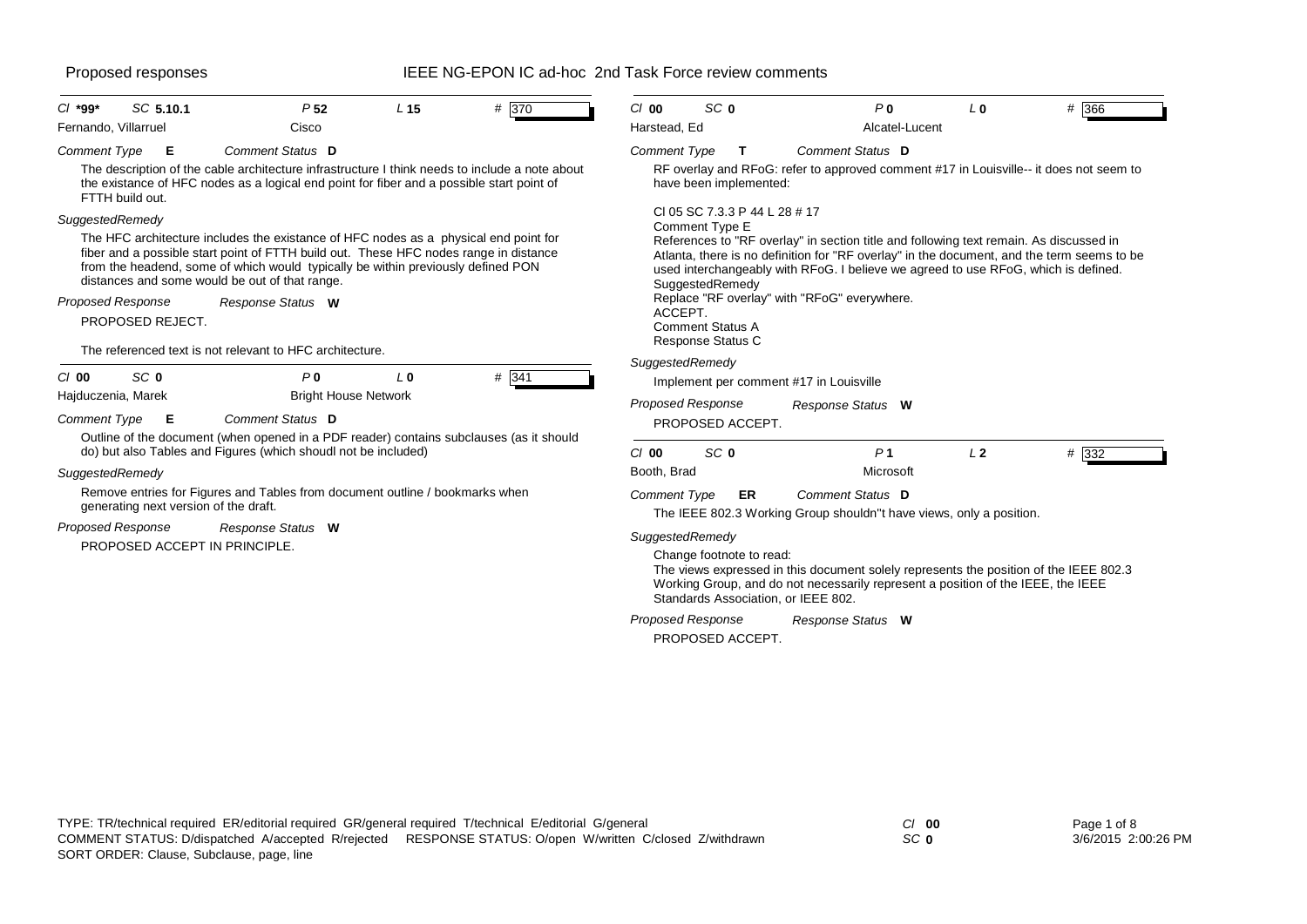| SC <sub>0</sub><br>L <sub>12</sub><br>$#$ 331<br>P <sub>2</sub><br>$Cl$ 00<br>Booth, Brad<br>Microsoft                                                                                                                                                                                 | <b>SC</b><br>$Cl$ 03<br>P <sub>16</sub><br>L6<br># 333<br>Liu, Qian<br>RITT, CATR                                                                                                                |
|----------------------------------------------------------------------------------------------------------------------------------------------------------------------------------------------------------------------------------------------------------------------------------------|--------------------------------------------------------------------------------------------------------------------------------------------------------------------------------------------------|
| Comment Status D<br>Comment Type<br>ER<br>Participants is an incorrect indication of those involved in the approval of the draft. If the<br>802.3 voter"s list is used, clarification should be provided as to their level of involvement.                                             | Comment Status D<br><b>Comment Type</b><br>E<br>FTTLA is missed in the abbreviations.<br>SuggestedRemedy                                                                                         |
| SuggestedRemedy                                                                                                                                                                                                                                                                        | Add "FTTLA" in Clause 2.                                                                                                                                                                         |
| Add the following information after the Participants heading:<br>The following individuals were officers and members of the IEEE 802.3 working group<br>when this report was approved. Individuals may have not voted, voted for approval,<br>disapproval or abstained on this report. | <b>Proposed Response</b><br>Response Status W<br>PROPOSED ACCEPT.                                                                                                                                |
| Proposed Response<br>Response Status W<br>PROPOSED ACCEPT.                                                                                                                                                                                                                             | <b>SC</b><br>$P$ 19<br># 336<br>$Cl$ 03<br>L <sub>1</sub><br>Liu, Qian<br>RITT, CATR                                                                                                             |
| # 346<br>SC <sub>0</sub><br>P31<br>L <sub>13</sub><br>$Cl$ 00<br>Remein, Duane<br>Huawei Technologies                                                                                                                                                                                  | Comment Status D<br>Comment Type<br>т<br>What does the figure mean? Normally the ONU has only one fiber in the PON system<br>except that during the protection mode the ONU may have two fibers. |
| Comment Status D<br><b>Comment Type</b><br>Е<br>Phrases for data capacities:                                                                                                                                                                                                           | SuggestedRemedy<br>Remove the figure 2.                                                                                                                                                          |
| offered load (11x)<br>offered bandwidth (5x)<br>bandwidth consumption (9x)<br>permitted bandwidth (3x all in quoted material)                                                                                                                                                          | <b>Proposed Response</b><br>Response Status W<br>PROPOSED REJECT.                                                                                                                                |
| bandwidth demand (5x, 3x in Ref)                                                                                                                                                                                                                                                       | SC <sub>3</sub><br># 356<br>P <sub>16</sub><br>$Cl$ 03<br>L <sub>1</sub>                                                                                                                         |
| SuggestedRemedy                                                                                                                                                                                                                                                                        | Glen Kramer<br><b>Broadcom</b>                                                                                                                                                                   |
| Change<br>"offered bandwidth" to "offered load"<br>"bandwidth consumption" to "bandwidth demand" (rationalize with ref.)                                                                                                                                                               | Comment Status D<br><b>Comment Type</b><br>т<br>No reference to Figure 2 in text. Unclear explanation for Figure 1.                                                                              |
| Pg 31 In 14 change "bandwidth consumption" to "bandwidth demand (sometimes called<br>permitted bandwidth)"                                                                                                                                                                             | SuggestedRemedy<br>Replace section 3 (up to 3.1) with the text given in ngepon_0315_kramer_01.pdf.                                                                                               |
| Proposed Response<br>Response Status W<br>PROPOSED ACCEPT IN PRINCIPLE.                                                                                                                                                                                                                | <b>Proposed Response</b><br>Response Status W<br>PROPOSED ACCEPT.                                                                                                                                |
| see comment 361                                                                                                                                                                                                                                                                        |                                                                                                                                                                                                  |

*SC* **3**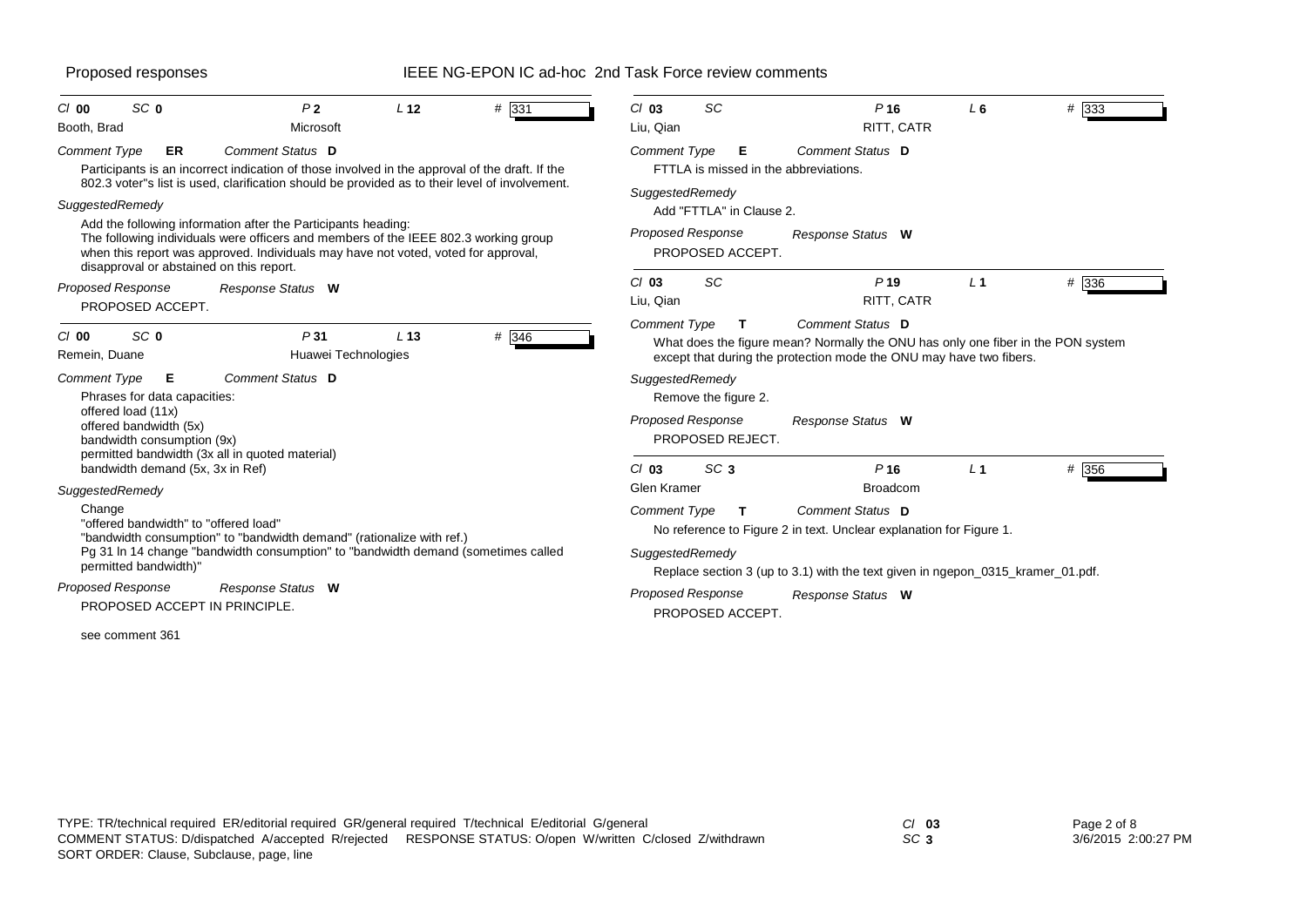| SC 3.3<br>$Cl$ 03<br>Harstead, Ed                                               | P20<br>Alcatel-Lucent                                                                                                                                                                   | L <sub>9</sub>  | # 358 | $Cl$ 03<br>Liu, Qian                                                | SC 3.3.3         | P <sub>22</sub><br>RITT, CATR                                                                                                                                                                                                                   | L <sub>1</sub>  | # 339 |
|---------------------------------------------------------------------------------|-----------------------------------------------------------------------------------------------------------------------------------------------------------------------------------------|-----------------|-------|---------------------------------------------------------------------|------------------|-------------------------------------------------------------------------------------------------------------------------------------------------------------------------------------------------------------------------------------------------|-----------------|-------|
| Е<br><b>Comment Type</b><br>is used to keep them separate).                     | Comment Status D<br>re: "shared among ONUs in a TDM or WDM fashion." Perhaps I misunderstand, but<br>sharing implies TDM, not WDM. WDM is not used for sharing wavelength channels (WDM |                 |       | <b>Comment Type</b><br>WDM-PON.<br>SuggestedRemedy                  | Т                | Comment Status D<br>WA-PON is the subtype of the Hybrid-PON. But the name seems it is the subtype of the                                                                                                                                        |                 |       |
| SuggestedRemedy                                                                 |                                                                                                                                                                                         |                 |       |                                                                     |                  | Change "WA-PON" to "WA-Hybrid-PON" throughout the draft.                                                                                                                                                                                        |                 |       |
| delete "or WDM fashion"<br><b>Proposed Response</b><br>PROPOSED ACCEPT.         | Response Status W                                                                                                                                                                       |                 |       | <b>Proposed Response</b>                                            | PROPOSED REJECT. | Response Status W                                                                                                                                                                                                                               |                 |       |
| SC 3.3.1<br>$Cl$ 03                                                             | P20                                                                                                                                                                                     | L <sub>21</sub> | # 337 | $Cl$ 03<br>Remein, Duane                                            | SC 3.4           | P <sub>24</sub><br>Huawei Technologies                                                                                                                                                                                                          | L <sub>17</sub> | # 351 |
| Liu, Qian<br>Comment Type<br>$\mathbf{T}$<br>of the WDM-PON.<br>SuggestedRemedy | RITT, CATR<br>Comment Status D<br>MSD-WDM-PON is the subtype of the Hybrid-PON. But the name seems it is the subtype<br>Change "MSD-WDM-PON" to "MSD-Hybrid-PON" throughout the draft.  |                 |       | <b>Comment Type</b><br>stranded text:<br>SuggestedRemedy<br>routed. | T                | Comment Status D<br>"can be further categorized as wavelength-selected or wavelength-routed"<br>Start a new paragraph before the stranded text so it reads:<br>The WDM-PON ODN can be further categorized as wavelength-selected or wavelength- |                 |       |
| <b>Proposed Response</b><br>PROPOSED REJECT.                                    | Response Status W                                                                                                                                                                       |                 |       | <b>Proposed Response</b>                                            | PROPOSED ACCEPT. | Response Status W                                                                                                                                                                                                                               |                 |       |
| SC 3.3.2<br>$Cl$ 03<br>Liu, Qian                                                | P <sub>21</sub><br>RITT, CATR                                                                                                                                                           | L7              | # 338 | $Cl$ 03<br>Harstead, Ed                                             | SC 3.4           | P <sub>25</sub><br>Alcatel-Lucent                                                                                                                                                                                                               | L <sub>12</sub> | # 359 |
| Comment Type<br>$\mathbf{T}$<br>of the WDM-PON.                                 | Comment Status D<br>SSD-WDM-PON is the subtype of the Hybrid-PON. But the name seems it is the subtype                                                                                  |                 |       | <b>Comment Type</b>                                                 | Е                | Comment Status D<br>Only one advantage of wavelength routed ODN is cited.                                                                                                                                                                       |                 |       |
| SuggestedRemedy                                                                 | Change "SSD-WDM-PON" to "SSD-Hybrid-PON" throughout the draft.                                                                                                                          |                 |       | SuggestedRemedy                                                     |                  | replace "advantages" with "an advantage".                                                                                                                                                                                                       |                 |       |
| <b>Proposed Response</b><br>PROPOSED REJECT.                                    | Response Status W                                                                                                                                                                       |                 |       | <b>Proposed Response</b>                                            | PROPOSED ACCEPT. | Response Status W                                                                                                                                                                                                                               |                 |       |

*SC* **3.4**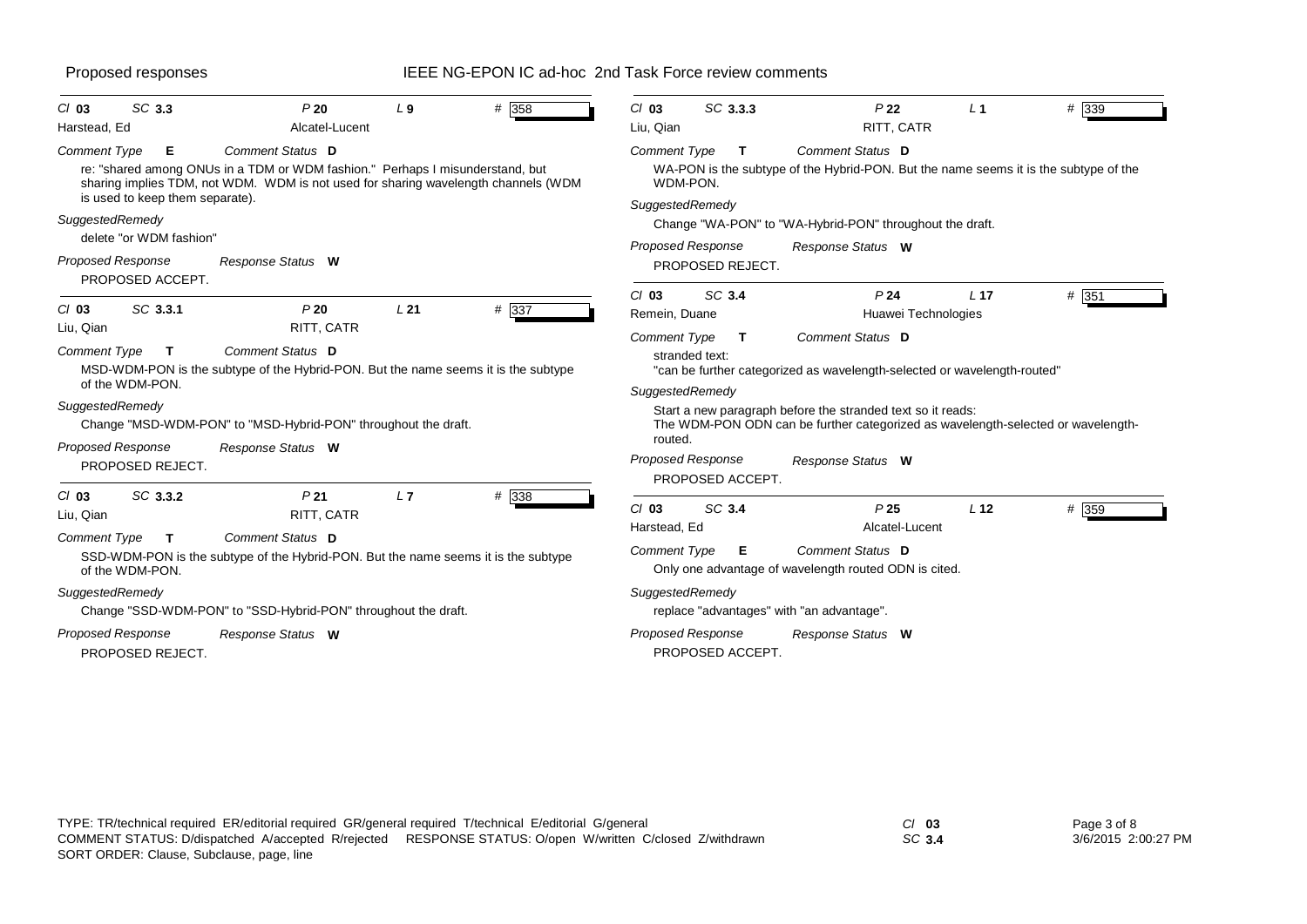| $Cl$ 03                                                            | SC 3.4                                        | P <sub>25</sub>                                                                                                                                                                                                                                                                                   | L16            | # 364 | $Cl$ 04                                | SC 4.3                                                         | P31                                                                                                                                                                                                                                                                                                                                                                                                                                                                                                                                                                                                               | L <sub>13</sub> | # 342 |
|--------------------------------------------------------------------|-----------------------------------------------|---------------------------------------------------------------------------------------------------------------------------------------------------------------------------------------------------------------------------------------------------------------------------------------------------|----------------|-------|----------------------------------------|----------------------------------------------------------------|-------------------------------------------------------------------------------------------------------------------------------------------------------------------------------------------------------------------------------------------------------------------------------------------------------------------------------------------------------------------------------------------------------------------------------------------------------------------------------------------------------------------------------------------------------------------------------------------------------------------|-----------------|-------|
| Harstead, Ed                                                       |                                               | Alcatel-Lucent                                                                                                                                                                                                                                                                                    |                |       | Hajduczenia, Marek                     |                                                                | <b>Bright House Network</b>                                                                                                                                                                                                                                                                                                                                                                                                                                                                                                                                                                                       |                 |       |
| <b>Comment Type</b><br>impractical.                                | Т                                             | Comment Status D<br>Another disadvantage of WR ODN is that cascaded splitter architectures are difficult if not                                                                                                                                                                                   |                |       | <b>Comment Type</b>                    | $\mathbf{T}$                                                   | Comment Status D<br>Data presented in section 4.3 was valid as of October 2014.                                                                                                                                                                                                                                                                                                                                                                                                                                                                                                                                   |                 |       |
| SuggestedRemedy                                                    |                                               | Propose to insert this text before sentence "The passband":<br>"There are at least two disadvantages to wavelength routed ODNs. The first is the<br>difficulty, if not impracticality, of deploying cascaded splitter architectures, already widely<br>deployed by operators. The second is that" |                |       | SuggestedRemedy                        | 2015 was also added.<br>Proposed Response<br>PROPOSED ACCEPT.  | Please use updated information per ngepon_0315_hajduczenia_01.pdf - data is now valid<br>as of January 2015. Additional statement on CAGR reaching close to 100% as of January<br>Response Status W                                                                                                                                                                                                                                                                                                                                                                                                               |                 |       |
| <b>Proposed Response</b>                                           | PROPOSED ACCEPT.                              | Response Status W                                                                                                                                                                                                                                                                                 |                |       | $Cl$ 04<br>Hajduczenia, Marek          | SC 4.3                                                         | P31<br><b>Bright House Network</b>                                                                                                                                                                                                                                                                                                                                                                                                                                                                                                                                                                                | L <sub>13</sub> | # 354 |
| $Cl$ 03<br>Liu, Qian                                               | SC table 1                                    | P <sub>17</sub><br>RITT, CATR                                                                                                                                                                                                                                                                     | L <sub>1</sub> | # 335 | Comment Type                           | $\mathbf{T}$                                                   | Comment Status D<br>This subclause speaks of residential data only                                                                                                                                                                                                                                                                                                                                                                                                                                                                                                                                                |                 |       |
| <b>Comment Type</b><br>SuggestedRemedy<br><b>Proposed Response</b> | $\mathbf{T}$<br>PROPOSED ACCEPT IN PRINCIPLE. | Comment Status D<br>In the MSD-WDM-PON the ONU has only one wavelength according to figure 3. In table 1<br>MSD-WDM-PON appears in the type the ONU has many wavelengths. It is conflict.<br>Remove MSD-WDM-PON from the type the ONU has many wavelengths.<br>Response Status W                  |                |       | SuggestedRemedy<br>How about           | <b>Proposed Response</b><br>The heading is unnecessarily long. | Change title of 4.3 to read: "Bandwidth Consumption in Residential Access - Operator Data"<br>Response Status W<br>PROPOSED ACCEPT IN PRINCIPLE.<br>"Residential Bandwidth Consumption"                                                                                                                                                                                                                                                                                                                                                                                                                           |                 |       |
| $Cl$ 03<br>Liu, Qian                                               | SC table 1                                    | P <sub>17</sub><br>RITT, CATR                                                                                                                                                                                                                                                                     | L <sub>1</sub> | # 334 | $Cl$ 04<br>Harstead, Ed                | SC 4.4                                                         | P35<br>Alcatel-Lucent                                                                                                                                                                                                                                                                                                                                                                                                                                                                                                                                                                                             | L26             | # 360 |
| <b>Comment Type</b><br>SuggestedRemedy<br><b>Proposed Response</b> | T<br>PROPOSED ACCEPT IN PRINCIPLE.            | Comment Status D<br>In the SSD-WDM-PON the ONU has many wavelengths according to figure 4. In table 1<br>SSD-WDM-PON appears in the type the ONU has only one wavelength. It is conflict.<br>Remove SSD-WDM-PON from the type the ONU has only one wavelength.<br>Response Status W               |                |       | <b>Comment Type</b><br>SuggestedRemedy | Е<br>overstatement.<br><b>Proposed Response</b>                | Comment Status D<br>re: "It is worth noting that with the rapid adoption of FTTx services, the distinction between<br>residential and business services is quickly disappearing as far as bandwidth symmetry<br>and quality requirements are concerned", based on discussions I have heard in our<br>meetings, there is still a large distinction between residential and business services (and<br>they may even drive different solutions), so "is quickly disappearing" seems to be an<br>Replace "is quickly disappearing" with "is beginning to blur".<br>Response Status W<br>PROPOSED ACCEPT IN PRINCIPLE. |                 |       |

There was some controversy over the accuracy of this statement. Is the group okay with it?

| TYPE: TR/technical required ER/editorial required GR/general required T/technical E/editorial G/general |                                                                                                           | CI 04  | Page 4 of 8         |
|---------------------------------------------------------------------------------------------------------|-----------------------------------------------------------------------------------------------------------|--------|---------------------|
|                                                                                                         | COMMENT STATUS: D/dispatched A/accepted R/rejected RESPONSE STATUS: O/open W/written C/closed Z/withdrawn | SC 4.4 | 3/6/2015 2:00:27 PM |
| $\mathbf{a} \mathbf{a} \mathbf{b} = \mathbf{a} \mathbf{b} \mathbf{b} = \mathbf{a} \mathbf{b}$           |                                                                                                           |        |                     |

SORT ORDER: Clause, Subclause, page, line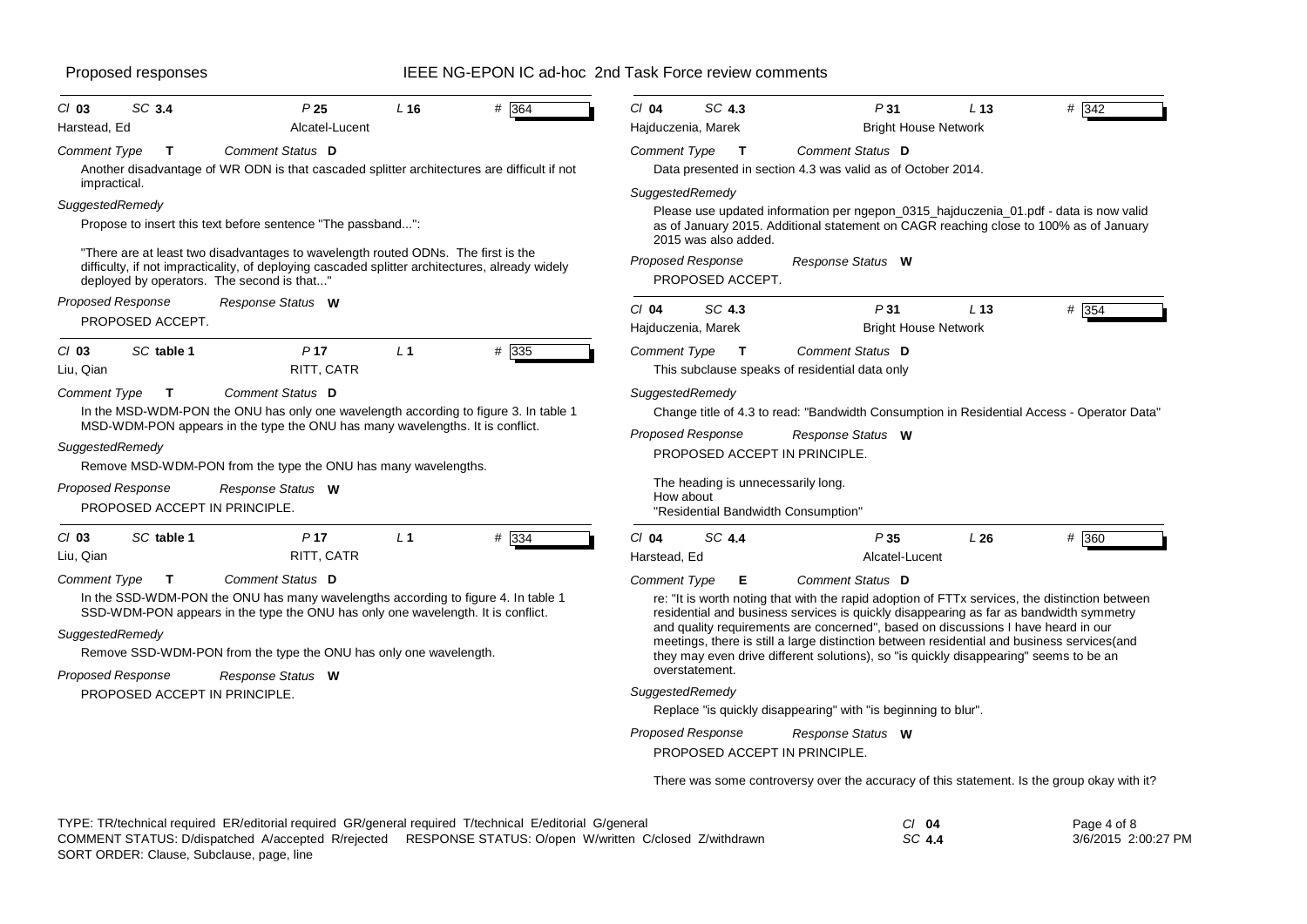| $Cl$ 04                                        | SC 4.4                                       | P35                                                                                                                                                                                                                                                                                                                                                                              | L32 | # 355   | $Cl$ 04             | SC 4.6                                       | P38                                                                                                                                                                                                                                                                                                                                                                          | L16 | # 365   |
|------------------------------------------------|----------------------------------------------|----------------------------------------------------------------------------------------------------------------------------------------------------------------------------------------------------------------------------------------------------------------------------------------------------------------------------------------------------------------------------------|-----|---------|---------------------|----------------------------------------------|------------------------------------------------------------------------------------------------------------------------------------------------------------------------------------------------------------------------------------------------------------------------------------------------------------------------------------------------------------------------------|-----|---------|
|                                                | Hajduczenia, Marek                           | <b>Bright House Network</b>                                                                                                                                                                                                                                                                                                                                                      |     |         | Harstead, Ed        |                                              | Alcatel-Lucent                                                                                                                                                                                                                                                                                                                                                               |     |         |
| <b>Comment Type</b>                            |                                              | Comment Status D<br>In section 4.4, we speak of bit rate trends for residential and business applications alike.<br>Any discussion on business applications is currently missing.                                                                                                                                                                                                |     |         | <b>Comment Type</b> | were not incorportated.                      | Comment Status D<br>Re: the highlighted "[TBD]". Actually the updates contributed to this section in Louisville                                                                                                                                                                                                                                                              |     |         |
|                                                | SuggestedRemedy                              | Suggest to add new text per ngepon_0315_hajduczenia_02.pdf on page 35 after line 32                                                                                                                                                                                                                                                                                              |     |         |                     | Refer to contribution "Edits to 4.3"         | http://www.ieee802.org/3/ad_hoc/ngepon/public/15feb/ngepon_0215_harstead_02.pdf                                                                                                                                                                                                                                                                                              |     |         |
|                                                | <b>Proposed Response</b><br>PROPOSED ACCEPT. | Response Status W                                                                                                                                                                                                                                                                                                                                                                |     |         |                     | SuggestedRemedy                              | Incorporate ngepon_0215_harstead_02 and retain the footnote.                                                                                                                                                                                                                                                                                                                 |     |         |
| $Cl$ 04<br>Harstead, Ed<br><b>Comment Type</b> | SC 4.5<br>E                                  | P35<br>Alcatel-Lucent<br>Comment Status D                                                                                                                                                                                                                                                                                                                                        | L33 | $#$ 361 |                     |                                              | (The text that belongs in the footnote is "If a worst-case view is preferred, then assume a<br>10G-EPON with 32 subscribers each consuming 4 simultaneous streams of UHD-2 "8K"<br>video at 50 Mb/s each. The operator would still have enough headroom to support bursts,<br>and therefore a service offering, of more than 2 Gb/s." Alternatively, this text could be left |     |         |
|                                                |                                              | In Louisville I recall Glen pointing out that the term "offered bandwidth" (which refers to the<br>service level bandwidth offered to subscribers by the operator) was ambiguous, that it<br>could be confused with the term "offered load", which refers to bandwidth demand. I recall<br>that we agreed that I would come up with a new name for offered bandwidth. In the new |     |         |                     | <b>Proposed Response</b><br>PROPOSED ACCEPT. | in the body if it makes formatting easier.)<br>Response Status W                                                                                                                                                                                                                                                                                                             |     |         |
|                                                |                                              | 2.0 version, "offered bandwidth" remains, but "bandwidth demand" has been replaced<br>(everywhere) with "offered load". I think "offered load" is an unnecessarily technical term                                                                                                                                                                                                |     |         | $Cl$ 04             | SC 4.6                                       | P38                                                                                                                                                                                                                                                                                                                                                                          | L7  | $#$ 349 |

| bandwidth" remains. |  |
|---------------------|--|
| SuggestedRemedy     |  |

Propose to revert from "offered load" back to "bandwidth demand", and replace "offered bandwidth" with "offered service level bandwidth" (everywhere).

and not as widely understood as "bandwidth demand". And the ambiguity with "offered

*Response Status* **W** *Proposed Response*

PROPOSED ACCEPT IN PRINCIPLE.

## *SuggestedRemedy*

*Comment Type* **ER**

Strike "and when simultaneously consuming other digital content"

Remein, Duane **Huawei Technologies** 

*Comment Status* **D**

|                     | <b>Proposed Response</b><br>PROPOSED ACCEPT. | Response Status W                                                        |    |          |
|---------------------|----------------------------------------------|--------------------------------------------------------------------------|----|----------|
| C/05                | SC 5.3                                       | P <sub>42</sub>                                                          | 12 | #<br>352 |
| Remein, Duane       |                                              | Huawei Technologies                                                      |    |          |
| <b>Comment Type</b> | E                                            | Comment Status D<br>Wording "require the support for the split ratio of" |    |          |
| SuggestedRemedy     | require support for a split ratio of         |                                                                          |    |          |
|                     | <b>Proposed Response</b><br>PROPOSED ACCEPT. | Response Status W                                                        |    |          |

I question the assumptions of the following statement: "Accommodation must be made for at least one subscriber running a successful speed test at the maximum offered rate even during the peak hour and when simultaneously consuming other digital content." This implies that I should "pass" a speed test even when utilizing my entire subscription.

| TYPE: TR/technical required ER/editorial required GR/general required T/technical E/editorial G/general |                                                                                                           | CI 05  | Page 5 of 8         |
|---------------------------------------------------------------------------------------------------------|-----------------------------------------------------------------------------------------------------------|--------|---------------------|
|                                                                                                         | COMMENT STATUS: D/dispatched A/accepted R/rejected RESPONSE STATUS: O/open W/written C/closed Z/withdrawn | SC 5.3 | 3/6/2015 2:00:27 PM |
| $\mathbf{a} \mathbf{a} \mathbf{b} = \mathbf{a} \mathbf{b} \mathbf{b} = \mathbf{a} \mathbf{b}$           |                                                                                                           |        |                     |

SORT ORDER: Clause, Subclause, page, line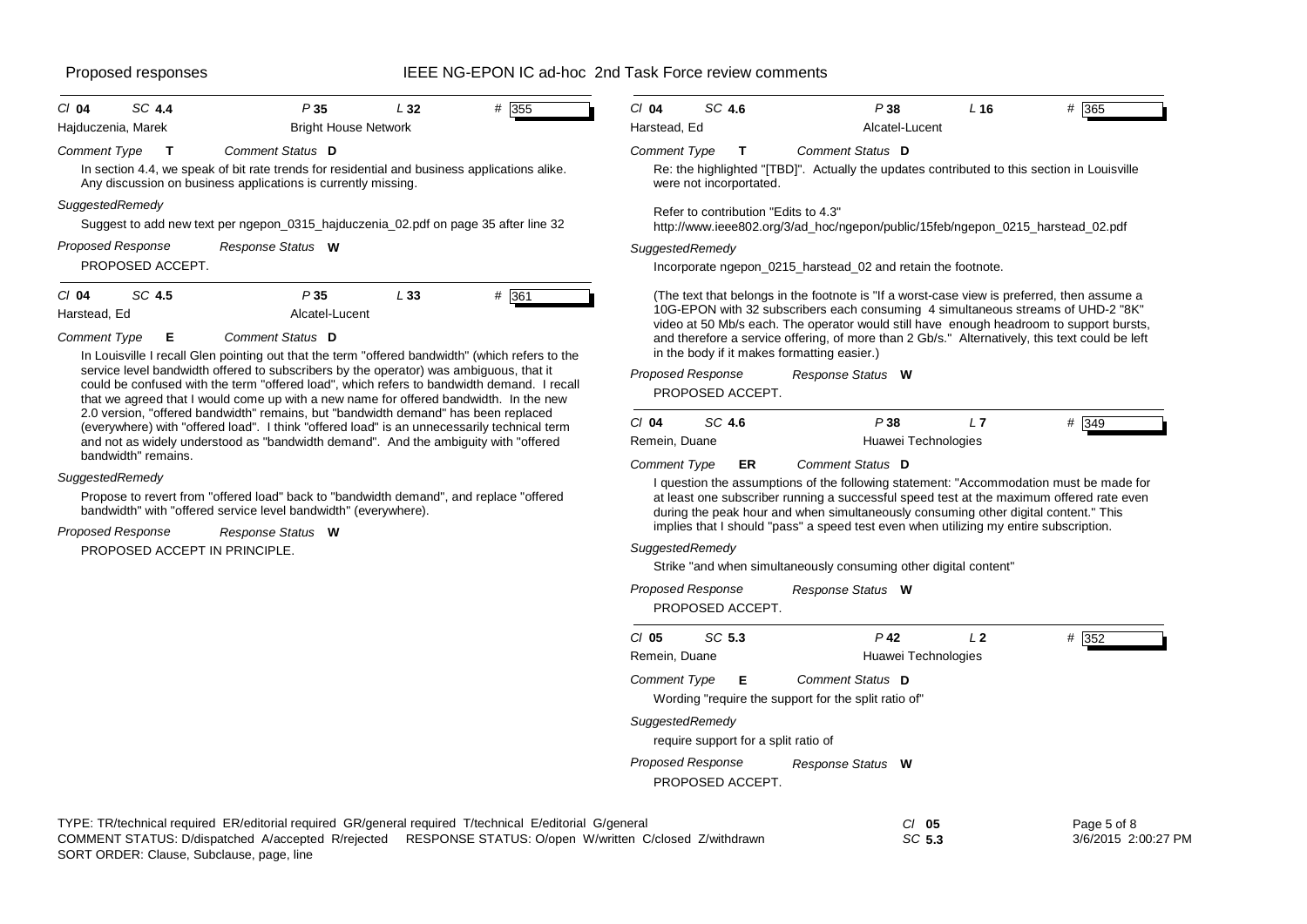| SC 5.7.1<br>$CI$ 05<br>Remein, Duane                                                                                                                           | P <sub>45</sub><br>Huawei Technologies                                                                                                                                                                                               | L <sub>13</sub>                    | # 347          | $CI$ 06<br>Remein, Duane                                                                           | SC 6.2.1.1                                                              | P60<br>Huawei Technologies                                                                                                                                                                                                                                                          | L <sub>15</sub> | $#$ 353 |
|----------------------------------------------------------------------------------------------------------------------------------------------------------------|--------------------------------------------------------------------------------------------------------------------------------------------------------------------------------------------------------------------------------------|------------------------------------|----------------|----------------------------------------------------------------------------------------------------|-------------------------------------------------------------------------|-------------------------------------------------------------------------------------------------------------------------------------------------------------------------------------------------------------------------------------------------------------------------------------|-----------------|---------|
| <b>Comment Type</b><br>ER                                                                                                                                      | Comment Status D<br>Ref to IEEE 802.3bk Annex 75A is incorrect. Annex 75A was added in 802.3av                                                                                                                                       |                                    |                | Comment Type                                                                                       | Е                                                                       | Comment Status D<br>Tense agreement: " ONUs currently process  traffic was actually  "                                                                                                                                                                                              |                 |         |
| SuggestedRemedy<br>Change ref. to IEEE Std 802.3-2012 [4].<br><b>Proposed Response</b><br>PROPOSED ACCEPT.                                                     | Response Status W                                                                                                                                                                                                                    |                                    |                | SuggestedRemedy<br>change to<br>Proposed Response                                                  |                                                                         | "ONUs currently process  traffic is actually  "<br>ᄊ<br>Response Status W                                                                                                                                                                                                           |                 |         |
| SC 6.2.1.1<br>$Cl$ 06<br>Remein, Duane<br><b>Comment Type</b><br>E<br>SuggestedRemedy<br><b>Proposed Response</b><br>PROPOSED ACCEPT.<br>SC 6.2.1.1<br>$CI$ 06 | P <sub>59</sub><br>Huawei Technologies<br>Comment Status D<br>I don"t believe this higher power was proved/disproved. "This lead to a higher power ".<br>Change to "This may lead to a higher power "<br>Response Status W<br>$P$ 60 | L <sub>16</sub><br>L <sub>11</sub> | # 343<br># 362 | $CI$ 06<br>Harstead, Ed<br>Comment Type<br>SuggestedRemedy                                         | PROPOSED ACCEPT.<br>SC 6.2.1.1<br>Е<br>to the Ethernet protocol stack". | P60<br>Alcatel-Lucent<br><b>Comment Status D</b><br>Should be stated that bit interleaving needs to fit within Ethernet.<br>Add new 1-sentence paragraph to the end of this subclause:<br>"Any changes to the MAC required to implement bit interleaving need to fit within/conform | L18             | # 363   |
| Harstead, Ed<br>Comment Type<br>E<br>Simpler needs context.                                                                                                    | Alcatel-Lucent<br>Comment Status D                                                                                                                                                                                                   |                                    |                | <b>Proposed Response</b><br>$CI$ 06                                                                | PROPOSED ACCEPT.<br>SC 6.2.3                                            | Response Status W<br>P62                                                                                                                                                                                                                                                            | L <sub>9</sub>  | # 340   |
| SuggestedRemedy<br>protocol."<br>Proposed Response<br>PROPOSED ACCEPT.                                                                                         | Before the sentence "A simpler static bit interleaving ", add this sentence:<br>"These benefits come with the cost of the added complexity of the dynamic bit-interleaving<br>Response Status W                                      |                                    |                | Liu, Qian<br><b>Comment Type</b><br>domains".<br>SuggestedRemedy<br>"WA-PON".<br>Proposed Response | Т<br>PROPOSED ACCEPT.                                                   | RITT, CATR<br>Comment Status D<br>The figure 38 shows the WA-PON. But the title is "MSD-WDM-PON with dynamic TDM<br>Change the title of the figure 38 from "MSD-WDM-PON with dynamic TDM domains" to<br>Response Status W                                                           |                 |         |

*SC* **6.2.3**

Page 6 of 8 3/6/2015 2:00:27 PM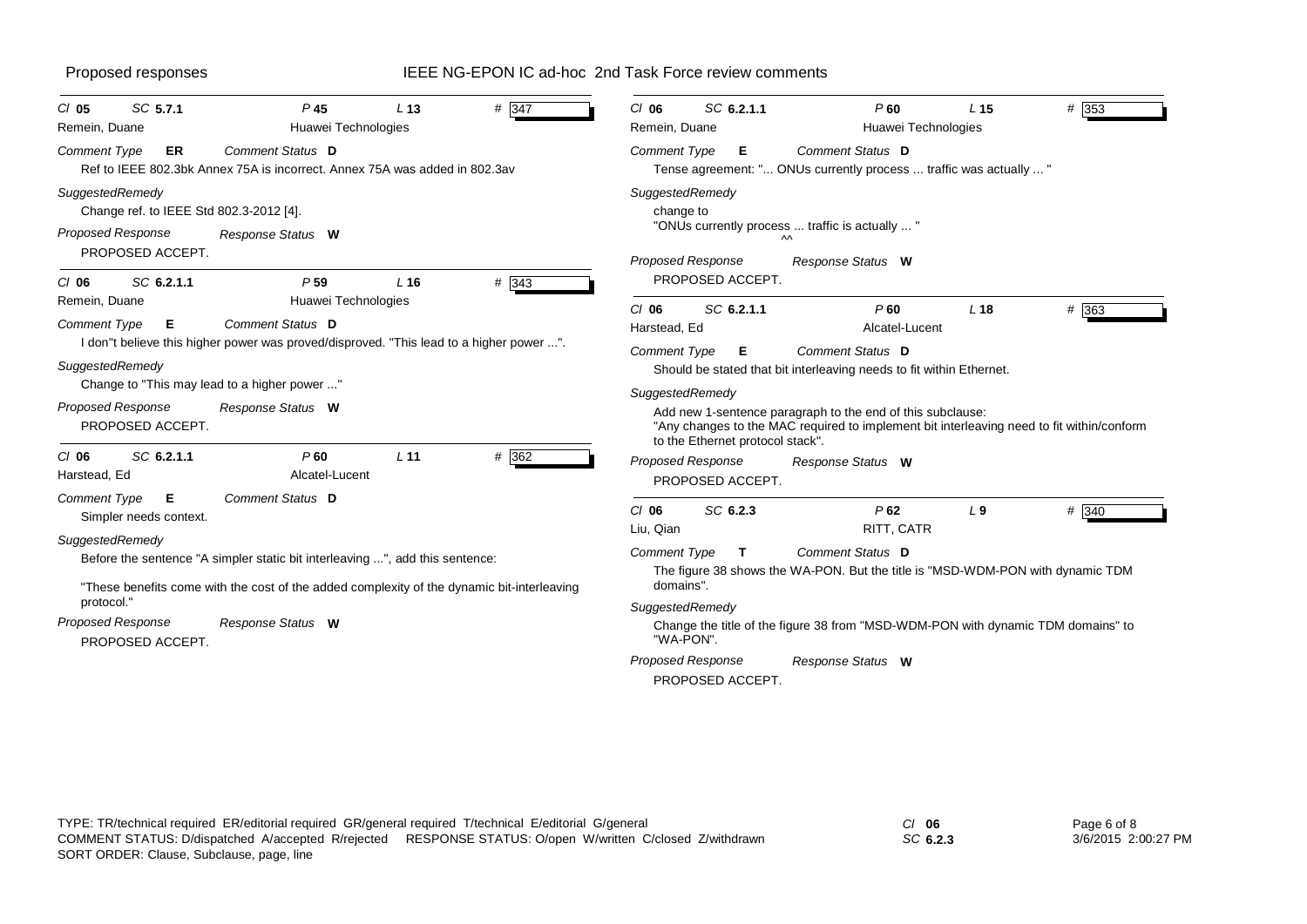| CI 06<br>Remein, Duane                                                                        | SC 6.3.2                                     | P <sub>0</sub><br>Huawei Technologies                                                                                                                                                                                                                                     | L <sub>1</sub> | # 344 | $CI$ 06<br>Powell, Bill                            | SC 6.5                                                                                                               | P81<br>Alcatel-Lucent                                                                                                                                                                                                               | L <sub>2</sub> | # 369 |
|-----------------------------------------------------------------------------------------------|----------------------------------------------|---------------------------------------------------------------------------------------------------------------------------------------------------------------------------------------------------------------------------------------------------------------------------|----------------|-------|----------------------------------------------------|----------------------------------------------------------------------------------------------------------------------|-------------------------------------------------------------------------------------------------------------------------------------------------------------------------------------------------------------------------------------|----------------|-------|
| <b>Comment Type</b><br>SuggestedRemedy                                                        | Е                                            | Comment Status D<br>Figure 40: "Partitioning Duobinary Functions in TDM-PON" seems to have lost something<br>in translation as much of the text overlays lines in the drawing.<br>(NRZ{0,1} (4x), Duobinary{0,1,2} (lower occurence).                                     |                |       | <b>Comment Type</b><br>Table 7.                    | Е                                                                                                                    | Comment Status D<br>Current RFoG Upstream range is listed as "1300-1320/1600-1620"<br>Figure 55 refers to RFoG-1 and RFoG-2, the ranges of which should be explicitly defined in<br>- The SCTE US range for "RFoG1" is 1260-1360 nm |                |       |
| <b>Proposed Response</b>                                                                      | PROPOSED ACCEPT.                             | correct drawing so text isn"t overlapping lines.<br>Response Status W                                                                                                                                                                                                     |                |       | SuggestedRemedy                                    |                                                                                                                      | - With both of the US ranges combined, it is not clear how this relates to<br>the "RFoG1" and "RFoG2" usage in Fig. 55.                                                                                                             |                |       |
| $CI$ 06<br>Harstead, Ed<br>Comment Type                                                       | SC 6.3.2<br>$\mathbf{T}$                     | P66<br>Alcatel-Lucent<br>Comment Status D<br>Since this section was originally contributed, we did dispersion tolerance simulations<br>(reported in the later contribution that is now 6.3.4.2), and now our original estimates need                                      | L24            | # 367 |                                                    | "1300-1320/1600-1620"<br>to<br>RFoG1: 1260-1360<br>RFoG2: 1600-1620                                                  | 1) Change the RFoG Upstream range in Table 7 from:<br>2) Leave the single 1540-1565 range for RFoG Downstream, but center this value vertically                                                                                     |                |       |
| the latter is added.                                                                          |                                              | to be updated (and made consistant with 6.3.4.2).<br>The upshot is that 25 and 40 Gb/s DML are slightly improved, while 25 Gb/s EML is<br>significantly worse (as can be seen in the updated Figure 41). Some new text to deal with                                       |                |       | <b>Proposed Response</b>                           |                                                                                                                      | in the table cell (so it will be apparent that it applies to both RFoG1 and RFoG2)<br>Response Status W<br>PROPOSED ACCEPT IN PRINCIPLE.<br>Are we sticking to the letter of the specs or to the most widely used implementation?   |                |       |
| SuggestedRemedy<br><b>Proposed Response</b>                                                   | PROPOSED ACCEPT.                             | Refer to contribution ngepon_0315_harstead_01.<br>Response Status W                                                                                                                                                                                                       |                |       | $CI$ 06<br>Remein, Duane<br><b>Comment Type</b>    | SC 6.6.5<br>Е                                                                                                        | P83<br>Huawei Technologies<br>Comment Status D<br>Reasons for merging some cells and not others is not clear (mostly in last 5 rows)                                                                                                | L24            | # 345 |
| $CI$ 06<br>Powell, Bill<br><b>Comment Type</b><br>SuggestedRemedy<br><b>Proposed Response</b> | SC 6.5<br>Е<br>the SCTE 174 2010 spec [53]). | P80<br>Alcatel-Lucent<br>Comment Status D<br>Fig. 55 incorrectly shows the RFoG1 upstream wavelength range as 1300-1320 nm.<br>Change the figure to extend the RFoG1 upstream wavelength range to 1260-1360 nm (per<br>Response Status W<br>PROPOSED ACCEPT IN PRINCIPLE. | L <sub>2</sub> | # 368 | SuggestedRemedy<br>Row<br><b>Proposed Response</b> | Upstream Band<br>Mat. of Optics<br>Ovrlap w/ 1G-EPON C & D<br>Ovrlap w/ RFOG2<br>Ovrlap w/ 1OTDR<br>PROPOSED ACCEPT. | Merge all adjacent cells in a row with the same values.<br>Merge Col<br>A. B & C<br>A, B & C<br>Ovrlap w/ 10G-EPON A, B, C & D<br>C & D<br>A, B, C & D<br>Response Status W                                                         |                |       |

| TYPE: TR/technical required ER/editorial required GR/general required T/technical E/editorial G/general |                                                                                                           | $Cl$ 06 |
|---------------------------------------------------------------------------------------------------------|-----------------------------------------------------------------------------------------------------------|---------|
|                                                                                                         | COMMENT STATUS: D/dispatched A/accepted R/reiected RESPONSE STATUS: O/open W/written C/closed Z/withdrawn | SC 6.   |
| SORT ORDER: Clause, Subclause, page, line                                                               |                                                                                                           |         |

Page 7 of 8 3/6/2015 2:00:28 PM

*SC* **6.6.5**